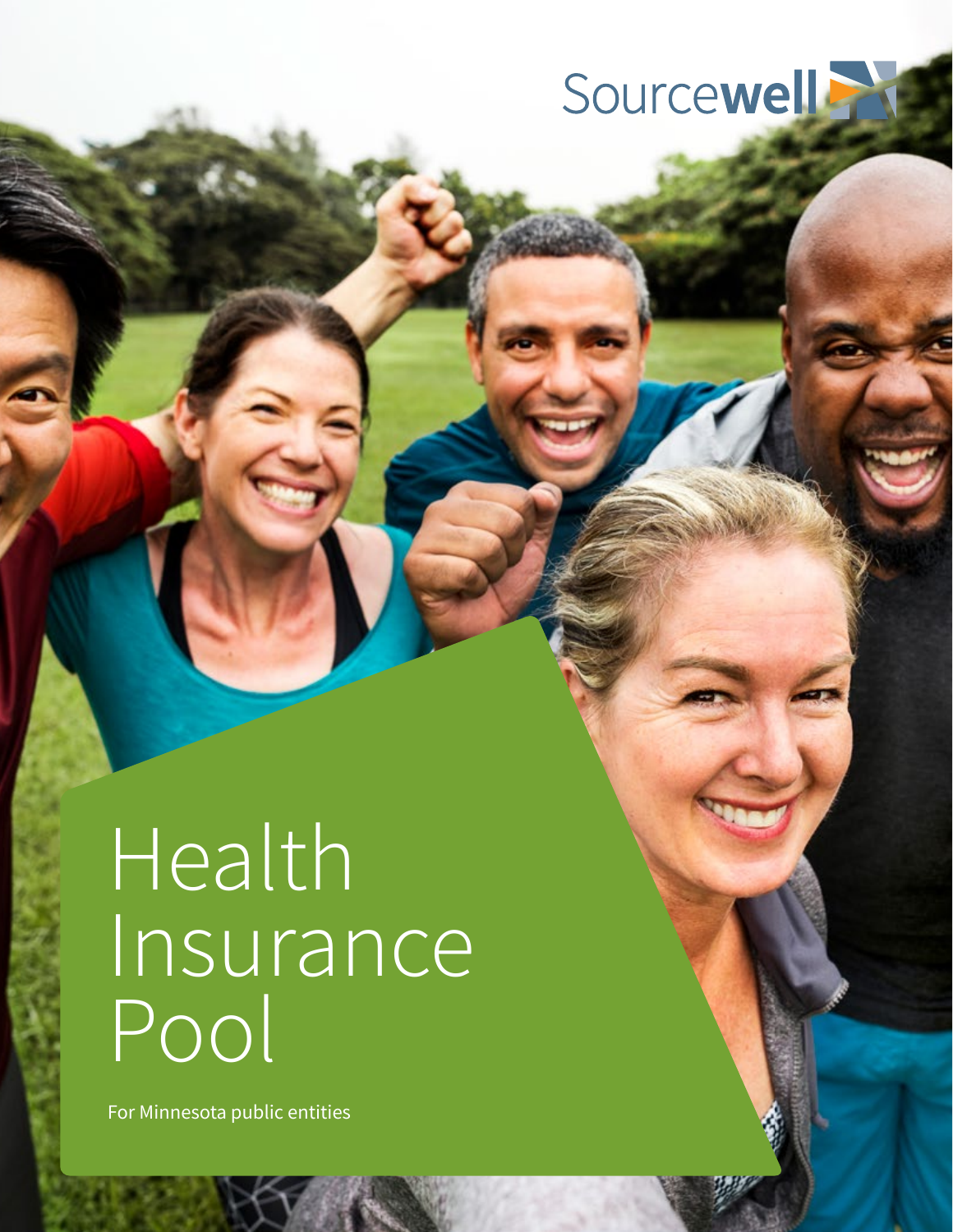# Better together

Sourcewell's health insurance pool is a community of public employers from across Minnesota who are committed to leading their people to the highest possible state of wellness, who leverage the power of cooperative purchasing and risk sharing to optimize the affordability and stability of valuable health plans and related services.

#### **Transparency**

We provide very detailed reporting from a comprehensive list of standard mid-year and renewal reports.

#### Rigorous

Our procurement process is conducted every two years, and satisfies Health Insurance Transparency Act (HITA) bidding requirements, thus making optional the need for our member groups to seek health insurance bids separately every two years.

#### Nimble

Our service team and vendor partners are equipped to respond to the ever-changing needs of our members.

#### Humble, Collaborative, and Attentive

We don't know it all, so we value input from our vendor partners and especially our members. We meet regularly, send periodic communications, and engage in annual surveys with our members.

Sourcewell's health insurance pool is member-driven, with decisions made by membership-elected committees.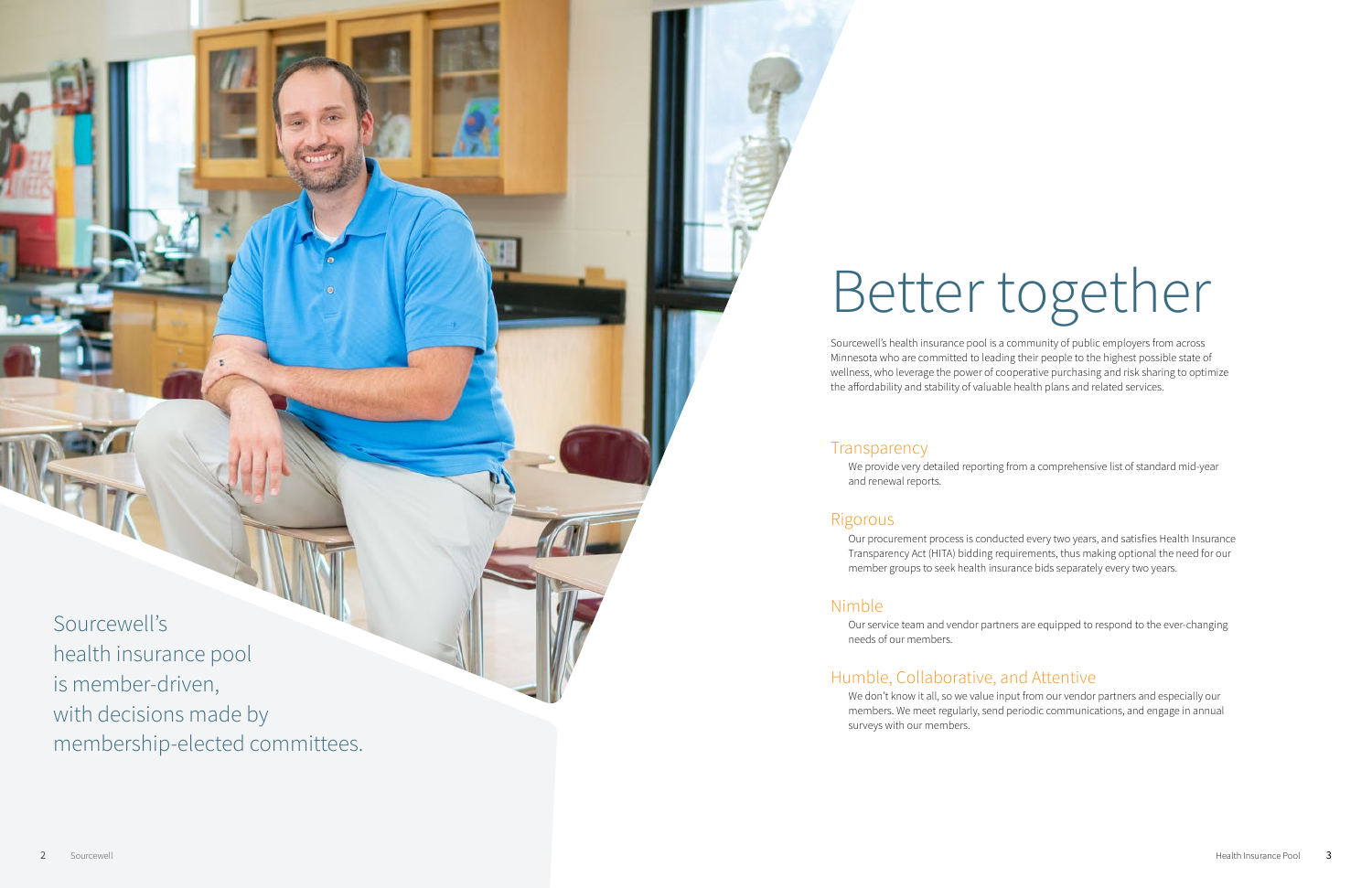We'll work with you to develop a wellness program that fits your organization's needs and drives real results.

The collaborative approach includes all Sourcewell groups, which allows you to connect and learn from others in the pool. HealthSource Solutions conducts bi-monthly collaborative meetings, and on the off months, meets individually with each group to ensure your program goals are met and the needs of your employees addressed.

#### **We'll help your organization:**

- Develop and execute an annual plan
- Develop a wellness team and champions
- Launch and support wellness tools
- Review policies and environment
- Provide awareness and educational resources
- Provide ongoing program support
- Setup tracking and reporting
- Maximize resources (health plan, EAP, broker, etc.)

#### Collaborative Model

Our Health Portal creates a personal wellness plan for each participant which allows them to choose where they want to begin and what their course will be; thus, allowing participants to take ownership of their wellness journey.

Activities boost engagement, enrich organizational culture and help participants establish lifelong healthy habits.

#### **What will your employees love?**

We sponsor on-site flu shot clinics. making it easy for your employees to participate. The U.S. Centers for Disease Control and Prevention recommend that everyone over the age of 6 months get the seasonal influenza vaccine.

- 200+ individual and company challenges
- Text tracking and reminders
- Fitness device and app integration • 100 health education virtual
- courses

#### Health Portal

 $\circledS$ 

on track.

Sourcewell supports your wellness initiatives two ways – through personal rewards and corporate

support.

Each Sourcewell **member** on the plan can earn up to \$250 by:

 1. Completing their health assessment

 2. Being up-to-date on their preventive exams or participating in an on-site screening

We know money can motivate us to try something new or keep us Funding

3. Participating in personal and



- 
- company challenges

Each Sourcewell pool group can earn \$50/employee on the plan through additional grant funding. In Year 1, groups can earn this grant funding simply by participating in the collaborative wellness program and health portal. Additional requirements will be added in subsequent years.

### Wellness Incentive

Your employees are your most valuable asset – we'll work with you to keep them healthy.

#### **Flu Shots**

#### **Biometric Screenings**

Health screenings show your employees you care about their wellbeing and empower them to take control of their health. We work with you to decide if on-site screenings make sense for your organization. If yes, we help with everything from scheduling to day-of-event promotions.

#### Focus on Prevention

An

insurance

focused

plan

on wellness

Sourcewell partners with

HealthSource Solutions to bring you a holistic insurance solution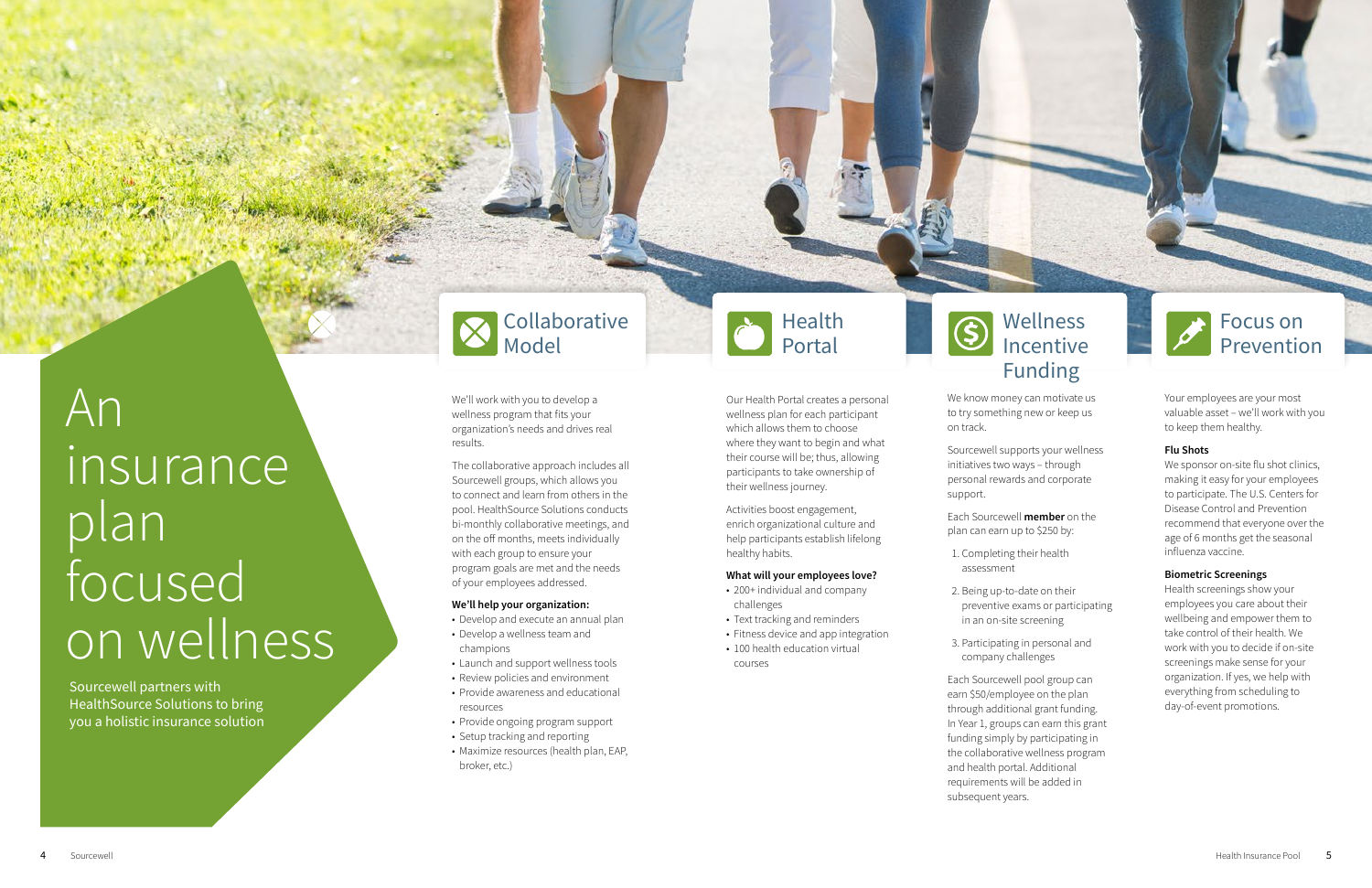

Get the support you need to build your family with Progyny, Sourcewell's fertility benefits partner. Progyny offers comprehensive coverage for every unique path to parenthood, personalized guidance with an assigned Patient Care Advocate, and access to the largest national network of fertility experts.

## Our partners coverage options



For the past 10 years, Sourcewell – in cooperation with HealthPartners – has offered a self-funded health insurance program. There are no Sourcewell membership or administrative fees required for participation, allowing additional funds to be available for claims payment and rate stabilization.

Negotiated benefit packages are duplicated and alternate plans are allowed, including consumer-driven health plans.

Our health insurance pool is memberdriven, with decisions made on your behalf by a membership-elected committee – including renewal rate and claims funding development.

#### HealthSource Solutions

While our health insurance pool is reserved for those within Minnesota, Sourcewell offers ancillary coverage options on a national scale. Offerings include dental, vision, disability, and life insurance options, as well as Employee Assistance Program services.

#### **Alliant**



Working with industry giants including Lincoln Financial, Colonial, and Alliant, Sourcewell is able to offer competitive pricing and second-to-none service throughout the country.

Learn more at sourcewell-mn.gov/insurance







employee





# Additional

Omada® is an innovative online program that surrounds you with everything you need to develop and sustain healthy habits, reducing your risk for certain chronic diseases. Eligible employees and their adult family members can utilize the program at no cost through the Sourcewell health plan.

Omada guides you step-by-step to better health. You'll get:

- A full-time health coach to keep you on track—on your best days and your worst
- Smart technology to track your progress, and reveal what is (and isn't) working for you
- Weekly healthy tips for better eating, fitness, sleep, and stress management
- The support of a small group of peers just like you



Sourcewell partners with HealthSource Solutions whose unique approach focuses on helping organizations develop and sustain a best-practice wellness program. Their hands-on approach helps you with planning, implementation, and evaluation, so you can maximize offerings while minimizing time.